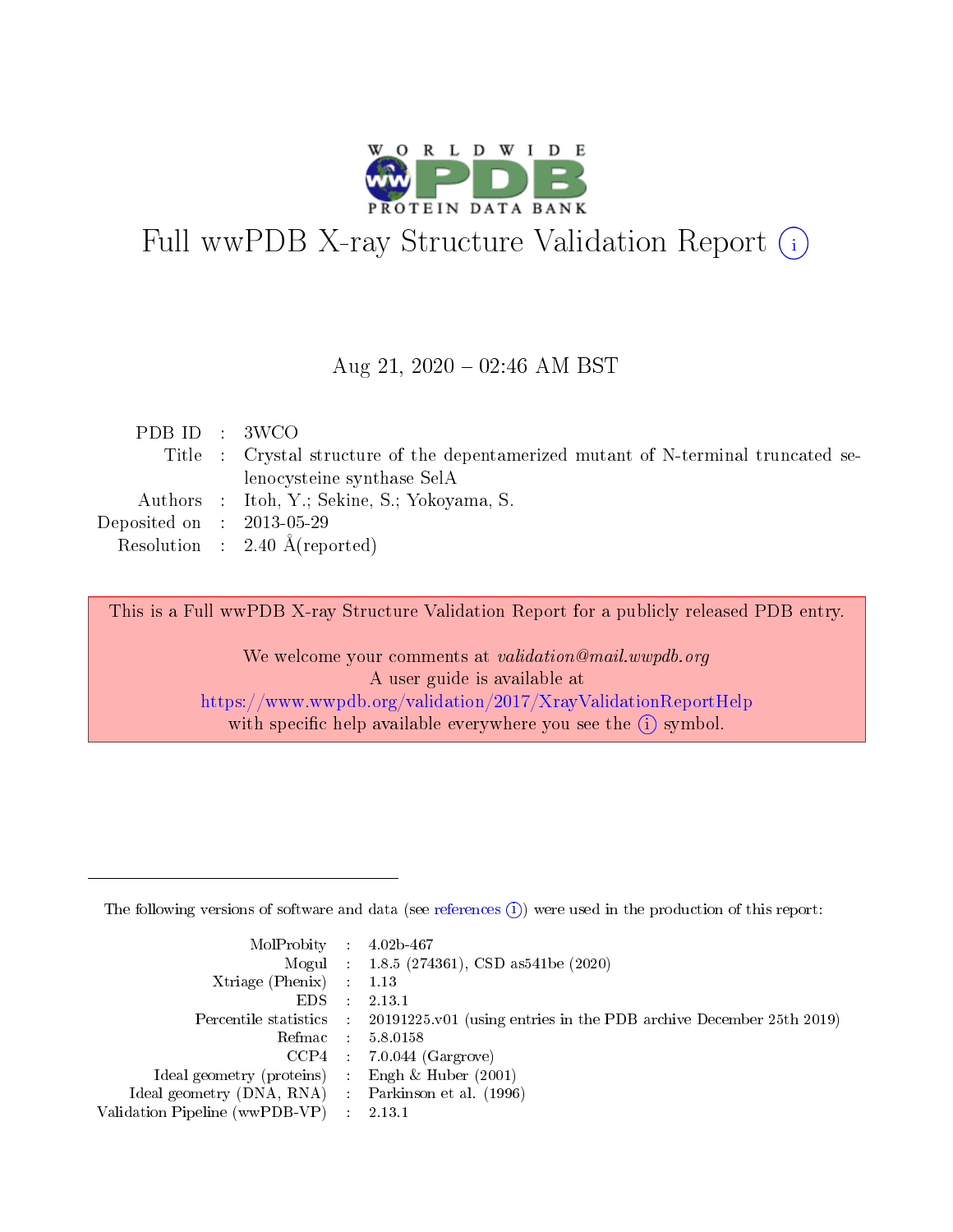# 1 [O](https://www.wwpdb.org/validation/2017/XrayValidationReportHelp#overall_quality)verall quality at a glance  $(i)$

The following experimental techniques were used to determine the structure: X-RAY DIFFRACTION

The reported resolution of this entry is 2.40 Å.

Percentile scores (ranging between 0-100) for global validation metrics of the entry are shown in the following graphic. The table shows the number of entries on which the scores are based.



| Metric                | Whole archive<br>$(\#\text{Entries})$ | <b>Similar resolution</b><br>$(\#\text{Entries}, \text{resolution range}(\text{\AA}))$ |
|-----------------------|---------------------------------------|----------------------------------------------------------------------------------------|
| $R_{free}$            | 130704                                | $3907(2.40-2.40)$                                                                      |
| Clashscore            | 141614                                | $4398(2.40-2.40)$                                                                      |
| Ramachandran outliers | 138981                                | $4318 (2.40 - 2.40)$                                                                   |
| Sidechain outliers    | 138945                                | $4319(2.40-2.40)$                                                                      |
| RSRZ outliers         | 127900                                | $3811(2.40-2.40)$                                                                      |

The table below summarises the geometric issues observed across the polymeric chains and their fit to the electron density. The red, orange, yellow and green segments on the lower bar indicate the fraction of residues that contain outliers for  $>=3, 2, 1$  and 0 types of geometric quality criteria respectively. A grey segment represents the fraction of residues that are not modelled. The numeric value for each fraction is indicated below the corresponding segment, with a dot representing fractions <=5% The upper red bar (where present) indicates the fraction of residues that have poor fit to the electron density. The numeric value is given above the bar.

| Mol | $C$ hain   Length | Quality of chain |     |                      |
|-----|-------------------|------------------|-----|----------------------|
|     | 392               | 5%<br>82%        | 15% | $\bullet\bullet$     |
|     | 392               | 3%<br>78%        | 19% | $\bullet\quadbullet$ |

The following table lists non-polymeric compounds, carbohydrate monomers and non-standard residues in protein, DNA, RNA chains that are outliers for geometric or electron-density-fit criteria:

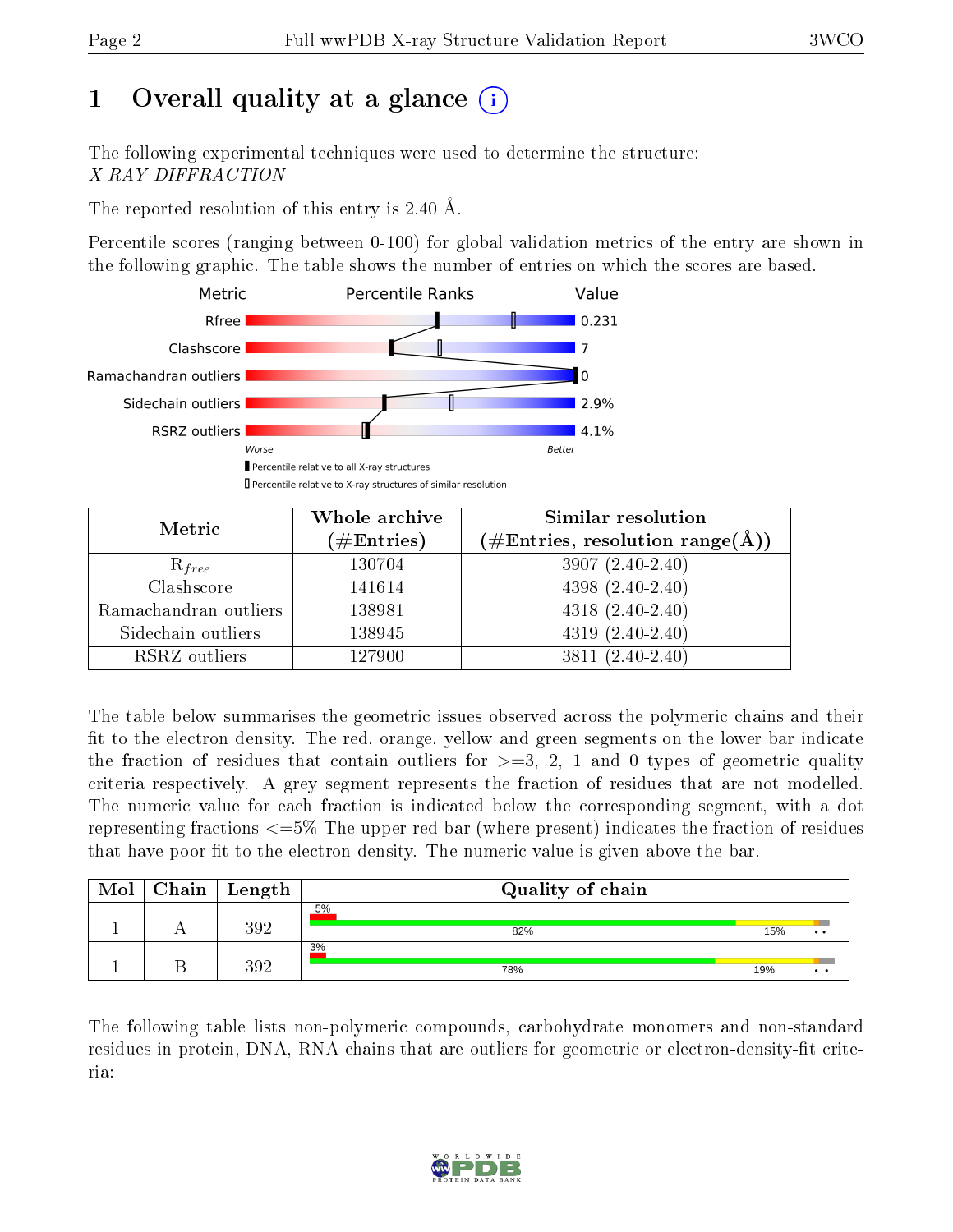|      |      |  | Mol   Type   Chain   Res   Chirality   Geometry   Clashes   Electron density |
|------|------|--|------------------------------------------------------------------------------|
| TH.I | 3002 |  |                                                                              |

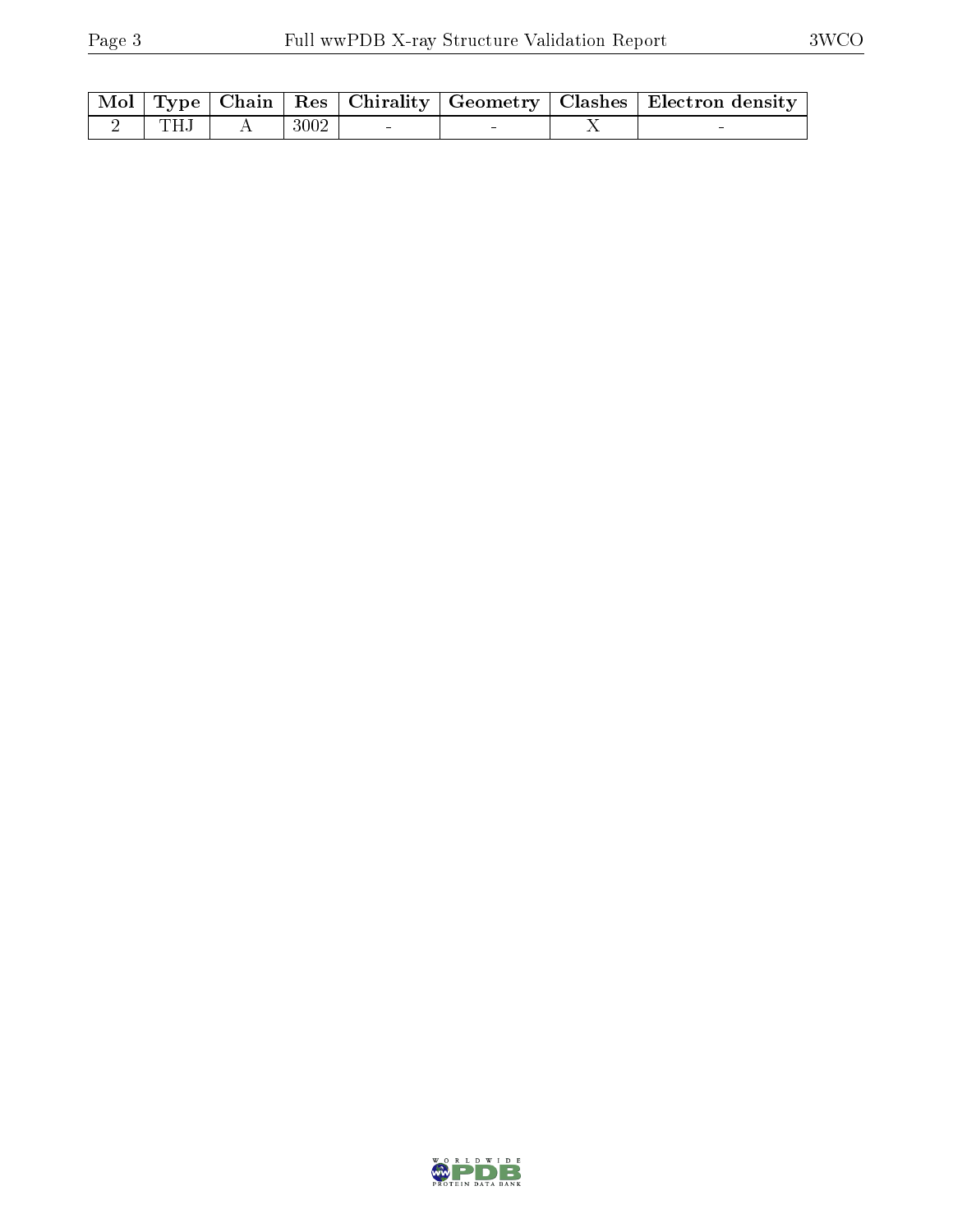# 2 Entry composition (i)

There are 3 unique types of molecules in this entry. The entry contains 6178 atoms, of which 0 are hydrogens and 0 are deuteriums.

In the tables below, the ZeroOcc column contains the number of atoms modelled with zero occupancy, the AltConf column contains the number of residues with at least one atom in alternate conformation and the Trace column contains the number of residues modelled with at most 2 atoms.

| Mol |  | Chain   Residues |          | Atoms         |               |                  |  |  | ZeroOcc   AltConf   Trace |  |  |
|-----|--|------------------|----------|---------------|---------------|------------------|--|--|---------------------------|--|--|
|     |  | 385              | Total    | $\mathcal{C}$ |               | $\left( \right)$ |  |  | PS Se                     |  |  |
|     |  |                  | 3036     | 1931          | - 530         | 564 1            |  |  |                           |  |  |
|     |  | 382              | Total    | $\mathcal{C}$ |               |                  |  |  | $O$ P S Se                |  |  |
| Β   |  | 3012             | 1915 526 |               | $561 \quad 1$ |                  |  |  |                           |  |  |

Molecule 1 is a protein called L-seryl-tRNA(Sec) selenium transferase.

There are 8 discrepancies between the modelled and reference sequences:

| Chain | Residue | Modelled   | Actual     | Comment                    | Reference         |
|-------|---------|------------|------------|----------------------------|-------------------|
| А     | 191     | TYR.       | <b>THR</b> | ENGINEERED MUTATION        | <b>UNP 067140</b> |
| А     | 192     | TYR.       | <b>THR</b> | ENGINEERED MUTATION        | <b>UNP 067140</b> |
| А     | 199     | $\rm{ARG}$ | ASP        | ENGINEERED MUTATION        | <b>UNP 067140</b> |
|       | 220     | <b>PRO</b> | TYR.       | ENGINEERED MUTATION        | <b>UNP 067140</b> |
| B     | 191     | TYR.       | THR.       | ENGINEERED MUTATION        | <b>UNP 067140</b> |
| B     | 192     | TYR.       | <b>THR</b> | ENGINEERED MUTATION        | <b>UNP 067140</b> |
| В     | 199     | $\rm{ARG}$ | <b>ASP</b> | <b>ENGINEERED MUTATION</b> | <b>UNP 067140</b> |
| В     | 220     | <b>PRO</b> | TYR.       | ENGINEERED MUTATION        | $UNP$ .           |

• Molecule 2 is THIOSULFATE (three-letter code: THJ) (formula:  $O_3S_2$ ).

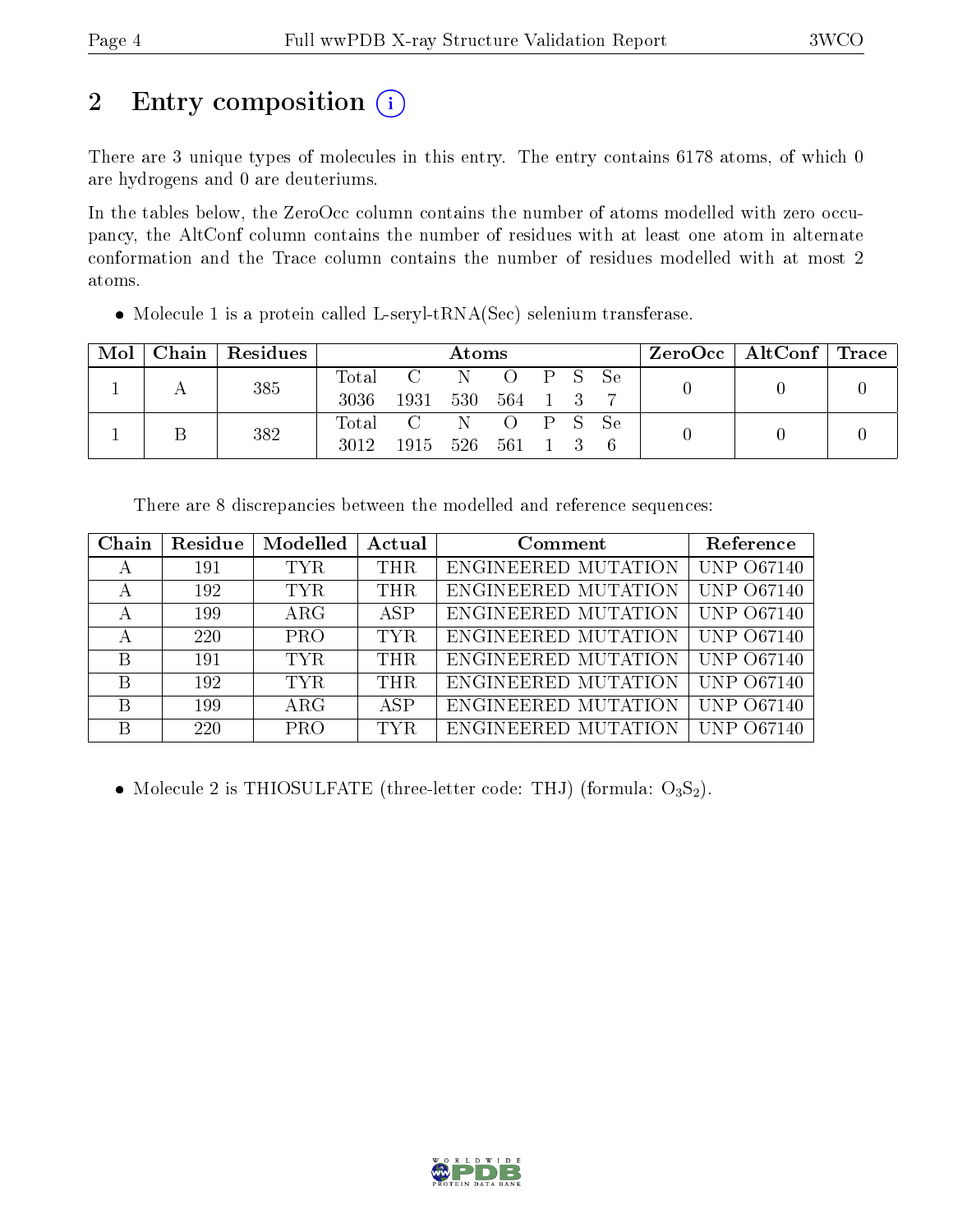

| Mol | Chain | Residues | Atoms                                           |                  | $ZeroOcc \fbox{AltConf}$ |
|-----|-------|----------|-------------------------------------------------|------------------|--------------------------|
| 2   |       |          | Total<br>S<br>3<br>5<br>$\overline{2}$          |                  |                          |
| 2   | А     |          | S<br>Total<br>0<br>3<br>5<br>$\overline{2}$     | $\left( \right)$ |                          |
| 2   | A     |          | Total<br>S<br>0<br>3<br>$\overline{2}$<br>5     |                  |                          |
| 2   |       |          | Total<br>S<br>3<br>$\overline{2}$<br>5          |                  |                          |
| 2   |       |          | S<br>Total<br>3<br>2<br>$\overline{\mathbf{d}}$ |                  |                          |

• Molecule 3 is water.

|  | Mol   Chain   Residues | Atoms               | $ZeroOcc \mid AltConf \mid$ |
|--|------------------------|---------------------|-----------------------------|
|  | 52                     | Total O<br>52<br>52 |                             |
|  | 53                     | Total O<br>53<br>53 |                             |

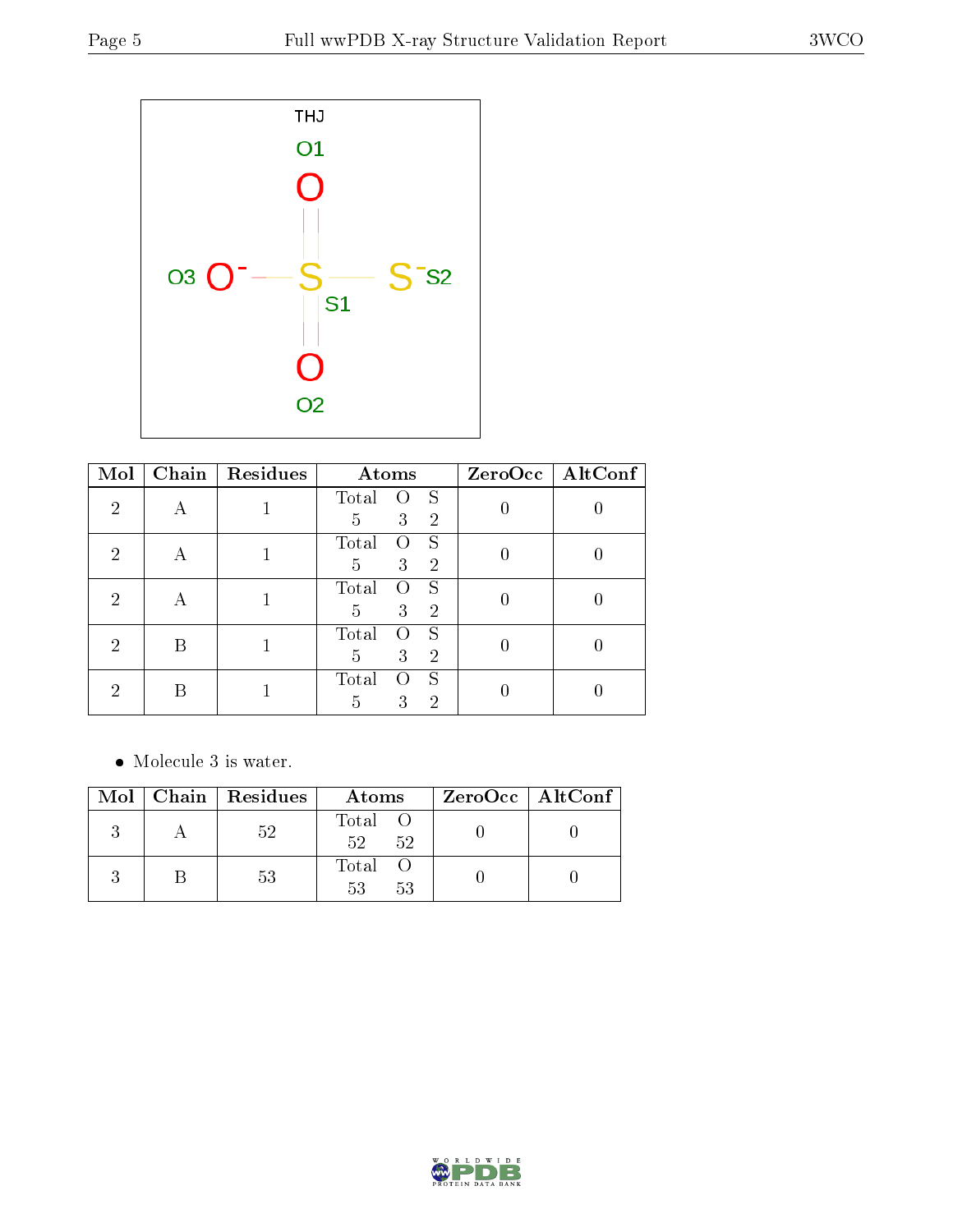# 3 Residue-property plots  $\binom{1}{1}$

These plots are drawn for all protein, RNA, DNA and oligosaccharide chains in the entry. The first graphic for a chain summarises the proportions of the various outlier classes displayed in the second graphic. The second graphic shows the sequence view annotated by issues in geometry and electron density. Residues are color-coded according to the number of geometric quality criteria for which they contain at least one outlier: green  $= 0$ , yellow  $= 1$ , orange  $= 2$  and red  $= 3$  or more. A red dot above a residue indicates a poor fit to the electron density ( $\text{RSRZ} > 2$ ). Stretches of 2 or more consecutive residues without any outlier are shown as a green connector. Residues present in the sample, but not in the model, are shown in grey.

• Molecule 1: L-seryl-tRNA(Sec) selenium transferase





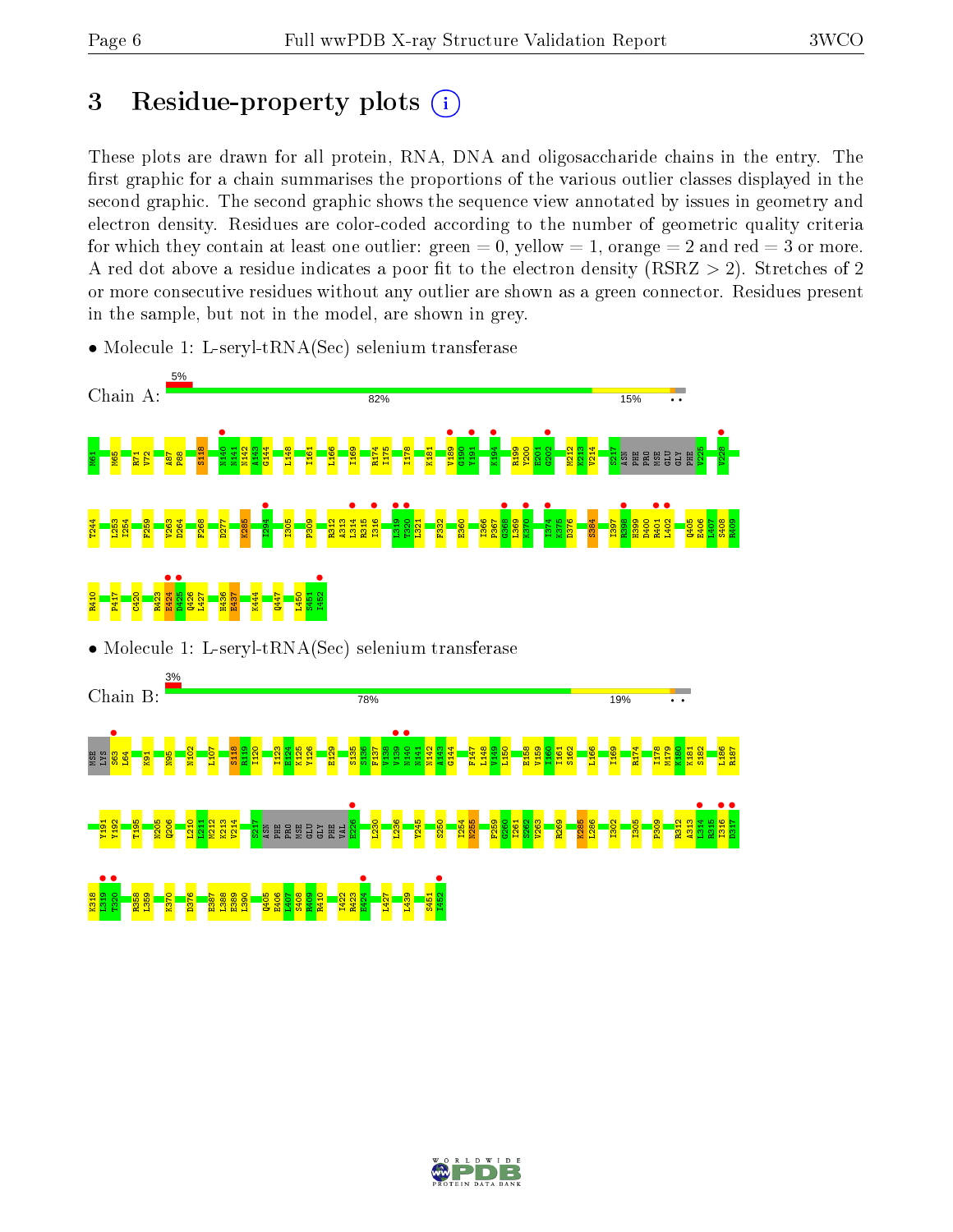# 4 Data and refinement statistics  $(i)$

| Property                                                             | Value                                                       | Source     |
|----------------------------------------------------------------------|-------------------------------------------------------------|------------|
| Space group                                                          | P 1 21 1                                                    | Depositor  |
| Cell constants                                                       | $81.29\text{\AA}$<br>$95.54\text{\AA}$<br>$59.19\text{\AA}$ |            |
| a, b, c, $\alpha$ , $\beta$ , $\gamma$                               | $90.00^\circ$<br>$92.23^\circ$<br>$90.00^\circ$             | Depositor  |
| Resolution $(A)$                                                     | 41.16<br>$-2.40$                                            | Depositor  |
|                                                                      | 41.16<br>$-2.40$                                            | <b>EDS</b> |
| % Data completeness                                                  | 99.1 (41.16-2.40)                                           | Depositor  |
| (in resolution range)                                                | 99.2 (41.16-2.40)                                           | <b>EDS</b> |
| $R_{merge}$                                                          | 0.08                                                        | Depositor  |
| $\mathrm{R}_{sym}$                                                   | 0.08                                                        | Depositor  |
| $\overline{1$                                                        | 2.59 (at $2.39\text{\AA})$                                  | Xtriage    |
| Refinement program                                                   | PHENIX $1.8 - 1069$                                         | Depositor  |
|                                                                      | $\overline{0.179}$ ,<br>0.229                               | Depositor  |
| $R, R_{free}$                                                        | 0.181<br>0.231<br>$\ddot{\phantom{a}}$                      | DCC        |
| $R_{free}$ test set                                                  | 1771 reflections $(5.01\%)$                                 | wwPDB-VP   |
| Wilson B-factor $(A^2)$                                              | 49.3                                                        | Xtriage    |
| Anisotropy                                                           | 0.382                                                       | Xtriage    |
| Bulk solvent $k_{sol}(e/\mathring{A}^3)$ , $B_{sol}(\mathring{A}^2)$ | $0.32$ , 53.8                                               | <b>EDS</b> |
| $\overline{L-test for}$ twinning <sup>2</sup>                        | $< L >$ = 0.49, $< L2$ = 0.32                               | Xtriage    |
| Estimated twinning fraction                                          | $0.074$ for h,-k,-l                                         | Xtriage    |
| $F_o, F_c$ correlation                                               | 0.96                                                        | <b>EDS</b> |
| Total number of atoms                                                | 6178                                                        | wwPDB-VP   |
| Average B, all atoms $(A^2)$                                         | 64.0                                                        | wwPDB-VP   |

Xtriage's analysis on translational NCS is as follows: The largest off-origin peak in the Patterson function is  $4.98\%$  of the height of the origin peak. No significant pseudotranslation is detected.

<sup>&</sup>lt;sup>2</sup>Theoretical values of  $\langle |L| \rangle$ ,  $\langle L^2 \rangle$  for acentric reflections are 0.5, 0.333 respectively for untwinned datasets, and 0.375, 0.2 for perfectly twinned datasets.



<span id="page-6-1"></span><span id="page-6-0"></span><sup>1</sup> Intensities estimated from amplitudes.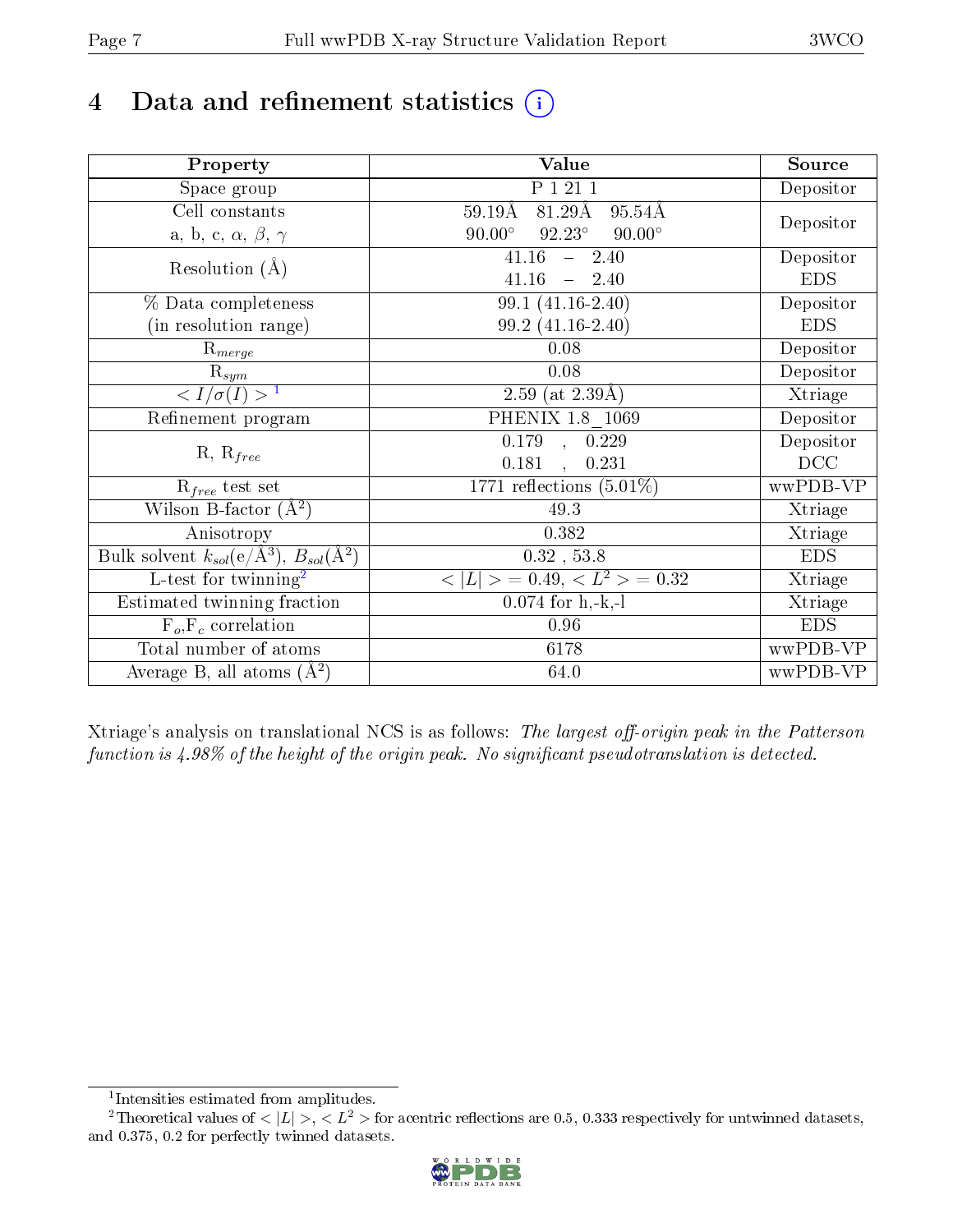# 5 Model quality  $(i)$

### 5.1 Standard geometry (i)

Bond lengths and bond angles in the following residue types are not validated in this section: LLP, THJ

The Z score for a bond length (or angle) is the number of standard deviations the observed value is removed from the expected value. A bond length (or angle) with  $|Z| > 5$  is considered an outlier worth inspection. RMSZ is the root-mean-square of all Z scores of the bond lengths (or angles).

| Mol | Chain |      | Bond lengths  | Bond angles |             |  |
|-----|-------|------|---------------|-------------|-------------|--|
|     |       | RMSZ | $\# Z  > 5$   | RMSZ        | $\# Z  > 5$ |  |
|     |       | 0.41 | 0/3043        | 0.55        | 0/4075      |  |
|     | R     | 0.40 | 0/3019        | 0.57        | 0/4044      |  |
| AΠ  | A 11  | 0.40 | $\sqrt{6062}$ | 0.56        | 0/8119      |  |

There are no bond length outliers.

There are no bond angle outliers.

There are no chirality outliers.

There are no planarity outliers.

### $5.2$  Too-close contacts  $(i)$

In the following table, the Non-H and H(model) columns list the number of non-hydrogen atoms and hydrogen atoms in the chain respectively. The H(added) column lists the number of hydrogen atoms added and optimized by MolProbity. The Clashes column lists the number of clashes within the asymmetric unit, whereas Symm-Clashes lists symmetry related clashes.

|   |      | Mol   Chain   Non-H   H(model)   H(added) |      |    | $Clashes$   Symm-Clashes |
|---|------|-------------------------------------------|------|----|--------------------------|
|   | 3036 |                                           | 3198 |    |                          |
| B | 3012 |                                           | 3167 | 47 |                          |
|   | 15   |                                           |      |    |                          |
| B | 10   |                                           |      |    |                          |
|   | 52   |                                           |      |    |                          |
| B | 53   |                                           |      |    |                          |
|   | 6178 |                                           | 6365 | 82 |                          |

The all-atom clashscore is defined as the number of clashes found per 1000 atoms (including hydrogen atoms). The all-atom clashscore for this structure is 7.

All (82) close contacts within the same asymmetric unit are listed below, sorted by their clash

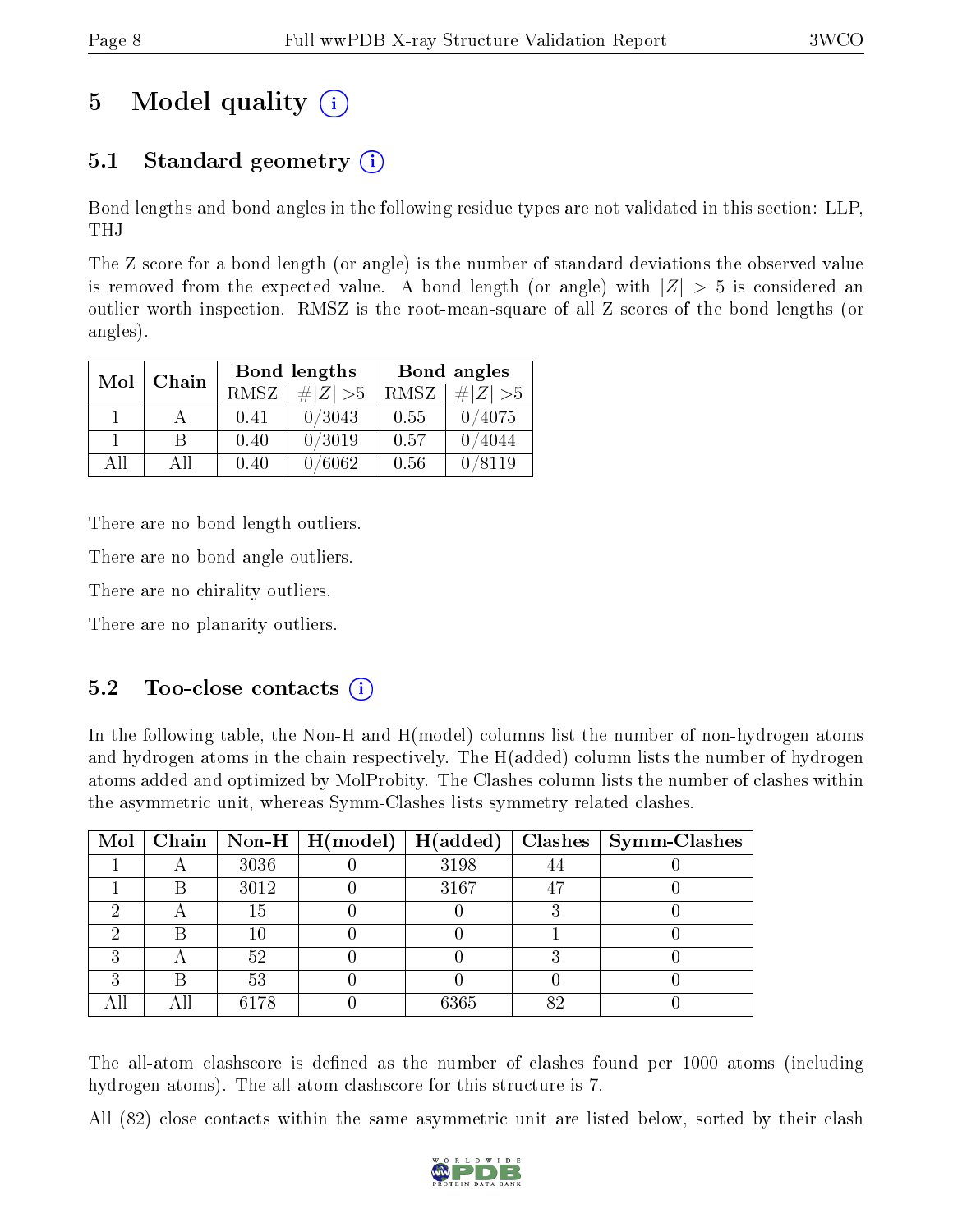magnitude.

|                      |                      | Interatomic    | Clash             |
|----------------------|----------------------|----------------|-------------------|
| Atom-1               | Atom-2               | distance $(A)$ | overlap $(A)$     |
| 1:B:250:SER:HB2      | 1:B:286:LEU:HD12     | 1.71           | 0.73              |
| 1:A:118:SER:HB2      | 2:A:3002:THJ:O2      | 1.98           | 0.64              |
| 1:B:63:SER:OG        | 1:B:64:LEU:N         | 2.29           | 0.64              |
| 1:B:129:GLU:O        | 1:B:269:ARG:NH2      | 2.35           | 0.60              |
| 1: A:309: PRO:HG2    | 1:B:181:LYS:HG3      | 1.84           | 0.60              |
| 1:A:384:SER:HB3      | 3:A:3115:HOH:O       | 2.02           | 0.60              |
| 1:A:199:ARG:NH1      | 3:A:3120:HOH:O       | 2.30           | 0.59              |
| 1:B:120:ILE:HG13     | 1:B:137:PHE:CE1      | 2.37           | 0.59              |
| 1:B:179:MSE:HE2      | 1:B:186:LEU:HD21     | 1.84           | 0.58              |
| 1: B: 158: GLU: OE2  | 1:B:205:ASN:ND2      | 2.37           | 0.58              |
| 1:B:255:ASN:H        | 1:B:255:ASN:HD22     | 1.53           | 0.56              |
| 1:B:255:ASN:ND2      | 1:B:255:ASN:H        | 2.04           | 0.55              |
| 1: A: 166: LEU: HD12 | 1: A: 169: ILE: HD11 | 1.88           | 0.55              |
| 1:A:181:LYS:HD2      | 1:B:309:PRO:HG2      | 1.89           | 0.53              |
| 1:B:161:ILE:HD13     | 1:B:166:LEU:HD13     | 1.91           | 0.52              |
| 2:A:3002:THJ:S2      | 1:B:174:ARG:NH1      | 2.74           | 0.52              |
| 1:A:71:ARG:HH22      | 1:B:102:ASN:HB3      | 1.75           | 0.51              |
| 1:B:158:GLU:OE1      | 1:B:187:ARG:NH1      | 2.44           | 0.51              |
| 1:B:159:VAL:HG22     | 1:B:210:LEU:HB3      | 1.91           | 0.51              |
| 1:B:376:ASP:CG       | 1:B:423:ARG:HH22     | 2.14           | $\overline{0.51}$ |
| 1: A:316: ILE: HD12  | 1:A:321:LEU:HB2      | 1.93           | 0.50              |
| 1: A:178: ILE: HD11  | 1:B:312:ARG:HB3      | 1.93           | 0.49              |
| 1:A:444:LYS:HA       | 1:A:447:GLN:NE2      | 2.27           | 0.49              |
| 1:A:189:VAL:HG11     | 1: A:200:TYR:HA      | 1.93           | 0.49              |
| 1:B:150:LEU:HD21     | 1:B:179:MSE:HE3      | 1.95           | 0.49              |
| 1:A:437:GLU:H        | 1:A:437:GLU:CD       | 2.15           | 0.48              |
| 1:B:135:SER:HB3      | 1:B:302:ILE:HG13     | 1.95           | 0.48              |
| 1:B:91:LYS:HE3       | 1:B:95:ASN:HD21      | 1.78           | 0.48              |
| 1: A:148:LEU:HG      | 1: A:305: ILE: HG23  | 1.94           | 0.48              |
| 1:A:423:ARG:HG2      | 1: A:424: GLU:HG3    | 1.95           | 0.48              |
| 1: B: 125: LYS: O    | 1:B:129:GLU:HG3      | 2.13           | 0.48              |
| 1:A:72:VAL:HG22      | 1:A:417:PRO:HB2      | 1.94           | 0.48              |
| 1:A:313:ALA:HB1      | 1:B:144:GLY:HA2      | 1.95           | 0.48              |
| 1:A:174:ARG:HH21     | 1:B:312:ARG:HD3      | 1.79           | 0.47              |
| 1:A:397:ILE:HG13     | 1:A:427:LEU:HB2      | 1.97           | 0.47              |
| 1: A:376: ASP:CG     | 1:A:423:ARG:HH22     | 2.18           | 0.47              |
| 1:A:253:LEU:HD23     | 1:A:268:PHE:HD2      | 1.80           | 0.47              |
| 1: A:366: ILE: HA    | 1: A: 367: PRO: HD2  | 1.60           | 0.47              |
| 1: A: 315: ARG: HD3  | 2:A:3002:THJ:S2      | 2.56           | 0.46              |
| 1:B:213:LYS:HD3      | 1:B:230:LEU:HD23     | 1.98           | 0.46              |
| 1: A:161: ILE: HD13  | 1:A:166:LEU:HD13     | 1.98           | 0.46              |

Continued on next page...

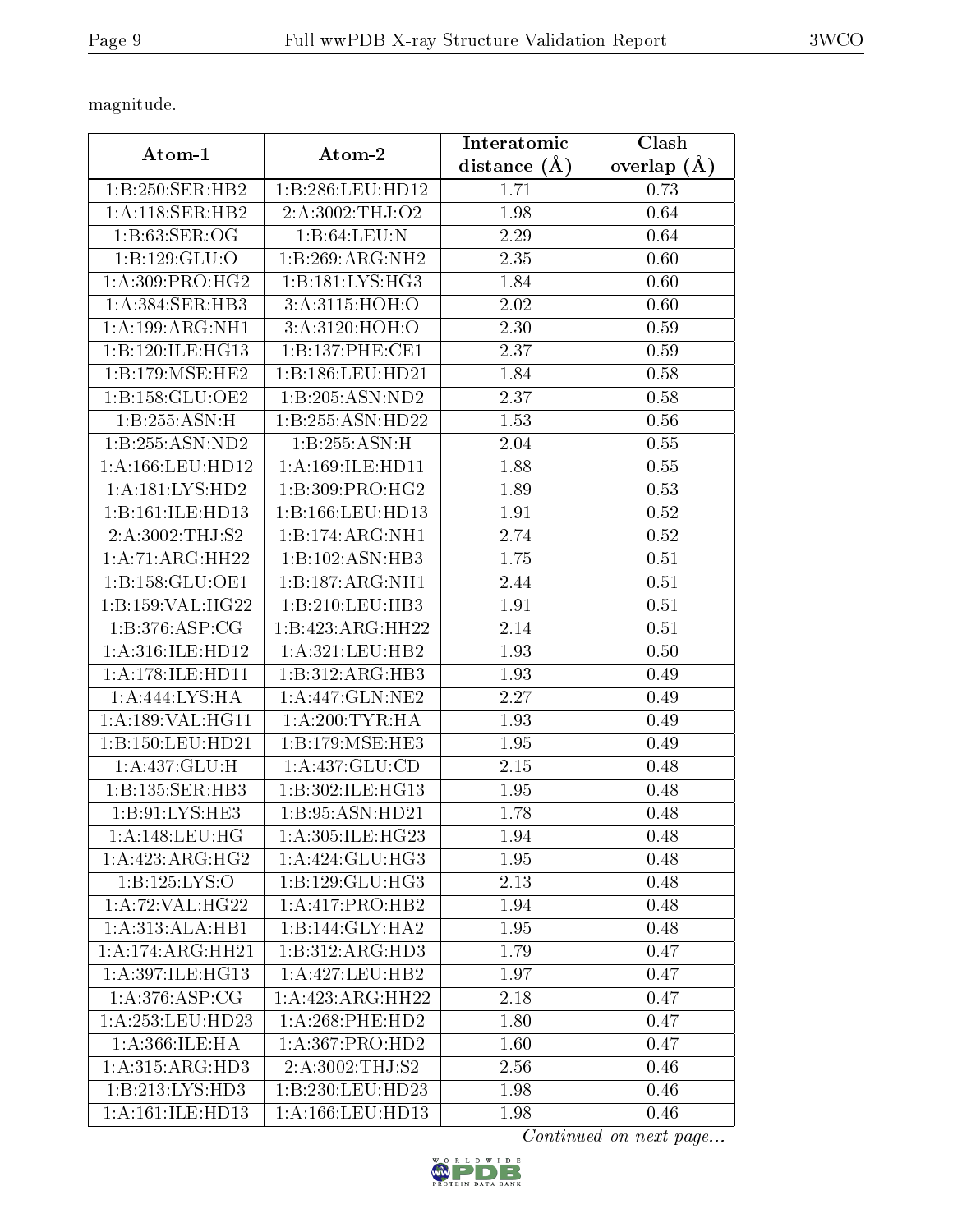| Continuea jioin pievivus page |                        | Interatomic       | $\overline{\text{Clash}}$ |
|-------------------------------|------------------------|-------------------|---------------------------|
| Atom-1                        | Atom-2                 | distance $(A)$    | overlap $(A)$             |
| 1:B:118:SER:HB2               | 2:B:502:THJ:O1         | 2.16              | 0.45                      |
| 1:A:369:LEU:HA                | 1:A:369:LEU:HD23       | 1.84              | $0.45\,$                  |
| 1: A:420: CYS:SG              | 1:A:427:LEU:HD22       | 2.56              | 0.45                      |
| 1:A:312:ARG:HB3               | 1:B:178:ILE:HD11       | 1.98              | 0.45                      |
| 1:B:123:ILE:HA                | 1:B:126:TYR:HD2        | 1.81              | 0.45                      |
| 1:B:212:MSE:HE3               | 1:B:245:TYR:CE1        | 2.52              | 0.45                      |
| 1:A:244:THR:N                 | 1: A: 277: ASP: OD2    | $\overline{2}.34$ | 0.45                      |
| 1:A:399:HIS:CD2               | $1: A: 450:$ LEU:HD22  | 2.52              | 0.44                      |
| 1:B:254:ILE:HD12              | 1:B:259:PHE:CE1        | $\overline{2}.52$ | 0.44                      |
| 1: A:212: MSE: HE2            | 1: A:214:VAL:HG22      | 1.98              | 0.44                      |
| 1: A:144: GLY:HA2             | 1:B:313:ALA:HB1        | 1.99              | 0.44                      |
| 1:B:422:ILE:HGI2              | 1:B:427:LEU:HD23       | 1.99              | 0.44                      |
| 1:A:142:ASN:HB3               | 1:A:285:LLP:OP4        | 2.17              | 0.43                      |
| 1: B:169: ILE: HG23           | 1:B:214:VAL:HG11       | 2.00              | 0.43                      |
| 1: A:148: LEU: HD22           | 1: A:314:LEU:HD12      | 2.00              | 0.43                      |
| 1:A:402:LEU:HD12              | 1:A:402:LEU:HA         | 1.83              | 0.43                      |
| 1: A:436:HIS:N                | 1:A:437:GLU:OE1        | 2.52              | 0.43                      |
| 1:B:107:LEU:HD22              | 1:B:318:LYS:HB2        | 2.01              | 0.42                      |
| 1: A:406: GLU:O               | 1:A:410:ARG:HG3        | 2.19              | 0.42                      |
| 1:B:191:TYR:CG                | 1:B:192:TYR:N          | 2.87              | 0.42                      |
| 1:A:254:ILE:HD12              | $1: A:259:$ PHE:HE $1$ | 1.84              | 0.42                      |
| 1: A:405: GLN: HG2            | 3:A:3125:HOH:O         | 2.19              | 0.42                      |
| 1:A:87:ALA:HA                 | 1:A:88:PRO:HD2         | 1.95              | 0.41                      |
| 1:B:261:ILE:HG23              | 1:B:390:LEU:HD21       | 2.01              | 0.41                      |
| 1:B:359:LEU:HB2               | 1:B:439:LEU:HD22       | 2.02              | 0.41                      |
| 1:A:399:HIS:CE1               | 1:A:401:ARG:HB2        | $\overline{2.55}$ | 0.41                      |
| 1: A:65: MSE:HB3              | 1: A:65: MSE:HE2       | 1.97              | 0.41                      |
| 1:B:147:PHE:CE1               | 1:B:182:SER:HA         | 2.54              | 0.41                      |
| $1:B:\overline{406:GLU:O}$    | 1:B:410:ARG:HG3        | 2.20              | 0.41                      |
| 1: A:174: ARG: HE             | 1:B:312:ARG:HB2        | 1.86              | 0.41                      |
| 1: A: 175: ILE: HA            | 1:A:178:ILE:HD12       | 2.02              | 0.41                      |
| 1:B:148:LEU:HG                | 1:B:305:ILE:HG23       | 2.01              | 0.41                      |
| 1:B:236:LEU:HD23              | 1:B:236:LEU:HA         | 1.83              | 0.41                      |
| 1:B:370:LYS:HD2               | 1:B:370:LYS:HA         | 1.80              | 0.41                      |
| 1:A:399:HIS:HE1               | 1:A:401:ARG:HD2        | 1.86              | 0.41                      |
| 1:B:206:GLN:H                 | 1:B:206:GLN:HG2        | 1.56              | 0.41                      |
| 1:B:162:SER:OG                | 1:B:195:THR:HG21       | 2.20              | 0.41                      |
| 1:B:142:ASN:HB3               | 1:B:285:LLP:OP4        | 2.21              | 0.40                      |
| 1: B: 388: LEU: HA            | 1:B:388:LEU:HD12       | 1.90              | 0.40                      |
| 1:B:405:GLN:O                 | 1:B:408:SER:HB2        | 2.21              | 0.40                      |
| 1: A:244:THR:O                | 1:A:277:ASP:HB2        | 2.22              | 0.40                      |

Continued from previous page.

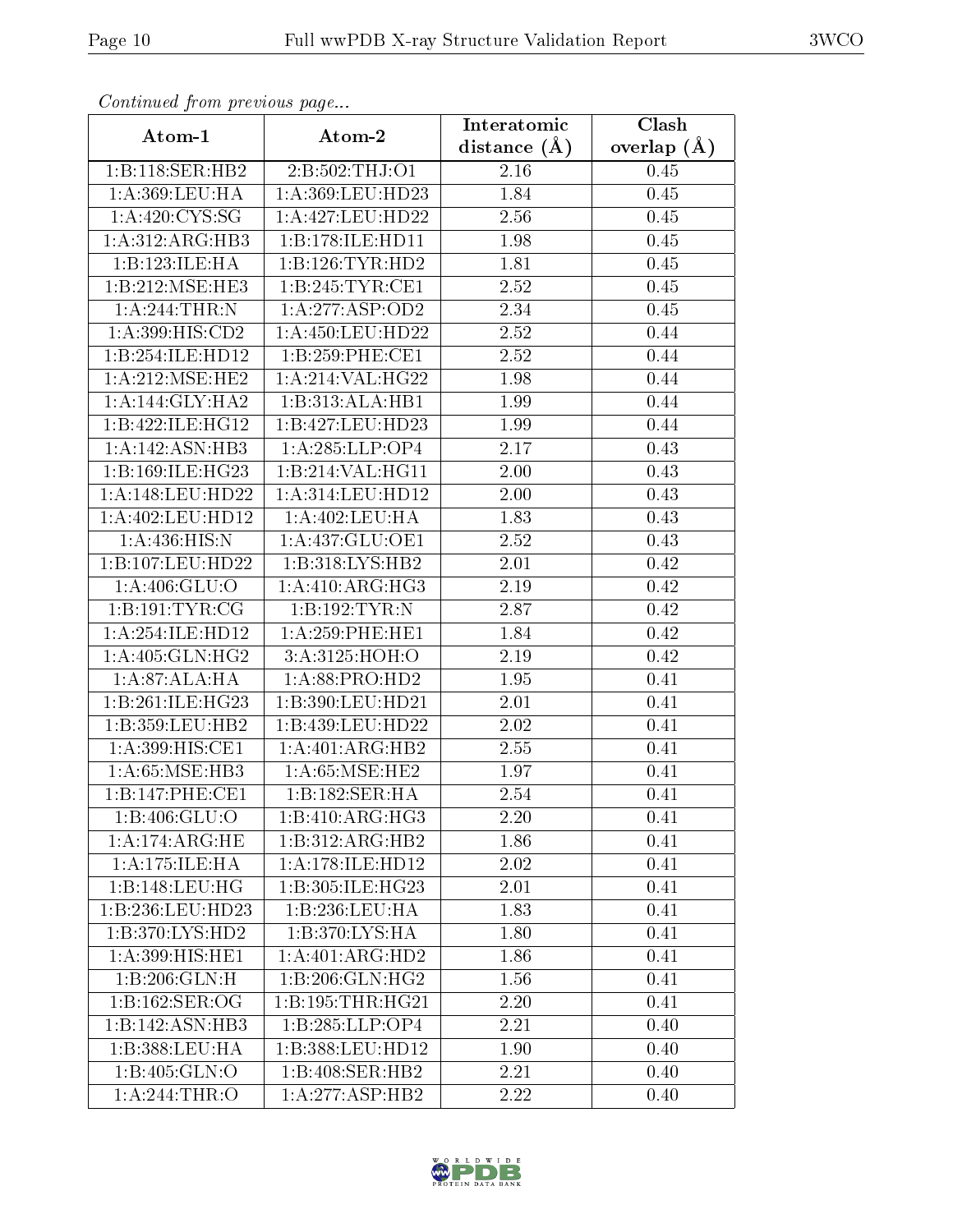There are no symmetry-related clashes.

### 5.3 Torsion angles (i)

#### 5.3.1 Protein backbone  $(i)$

In the following table, the Percentiles column shows the percent Ramachandran outliers of the chain as a percentile score with respect to all X-ray entries followed by that with respect to entries of similar resolution.

The Analysed column shows the number of residues for which the backbone conformation was analysed, and the total number of residues.

|     | $Mol$   Chain | Analysed                      | Favoured   Allowed   Outliers |           | Percentiles                  |                     |
|-----|---------------|-------------------------------|-------------------------------|-----------|------------------------------|---------------------|
|     |               | $380/392(97\%)$   364 (96\%)  |                               | 16(4%)    | 100 100                      |                     |
|     |               | $377/392(96\%)$   368 (98\%)  |                               | $9(2\%)$  | $\mid$ 100 $\mid$ 100 $\mid$ |                     |
| All | Аll           | $757/784$ (97\%)   732 (97\%) |                               | $-25(3%)$ | $\vert$ 100 $\vert$          | $\vert$ 100 $\vert$ |

There are no Ramachandran outliers to report.

#### 5.3.2 Protein sidechains  $(i)$

In the following table, the Percentiles column shows the percent sidechain outliers of the chain as a percentile score with respect to all X-ray entries followed by that with respect to entries of similar resolution.

The Analysed column shows the number of residues for which the sidechain conformation was analysed, and the total number of residues.

| Mol | Chain | Analysed         | Rotameric   Outliers |            | $\vert$ Percentiles |
|-----|-------|------------------|----------------------|------------|---------------------|
|     |       | $333/331(101\%)$ | 322(97%)             | 11 $(3\%)$ | 57'<br>38           |
|     |       | $330/331$ (100%) | 322 $(98\%)$         | $8(2\%)$   | 68<br>49            |
| All | All   | $663/662$ (100%) | 644 (97%)            | 19 $(3\%)$ | 62<br>42            |

All (19) residues with a non-rotameric sidechain are listed below:

| Mol | Chain | Res | Type       |
|-----|-------|-----|------------|
|     |       | 118 | SER.       |
|     |       | 263 | VAL        |
|     |       | 264 | <b>ASP</b> |
|     |       | 332 | PHE        |
|     |       | 360 | GL U       |

Continued on next page...

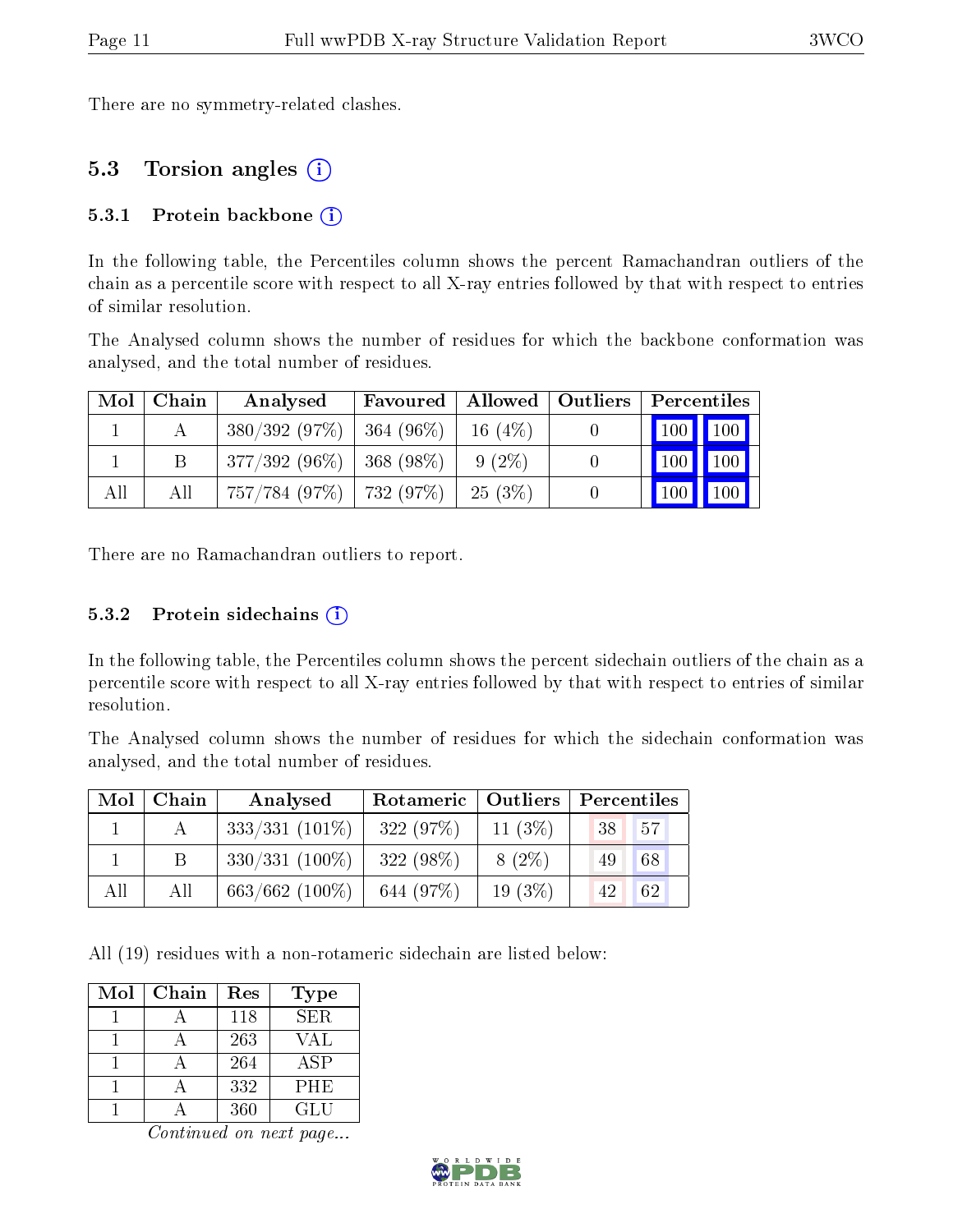| Mol          | Chain              | Res | <b>Type</b> |
|--------------|--------------------|-----|-------------|
| 1            | A                  | 384 | SER         |
| $\mathbf{1}$ | $\bf{A}$           | 400 | <b>ASP</b>  |
| $\mathbf{1}$ | $\overline{\rm A}$ | 408 | <b>SER</b>  |
| $\mathbf{1}$ | $\boldsymbol{A}$   | 424 | GLU         |
| $\mathbf{1}$ | $\overline{\rm A}$ | 426 | <b>GLN</b>  |
| 1            | $\boldsymbol{A}$   | 437 | GLU         |
| $\mathbf 1$  | $\overline{B}$     | 118 | SER         |
| $\mathbf{1}$ | B                  | 255 | <b>ASN</b>  |
| $\mathbf{1}$ | B                  | 263 | <b>VAL</b>  |
| $\mathbf{1}$ | B                  | 316 | ILE         |
| $\mathbf{1}$ | B                  | 358 | $\rm{ARG}$  |
| $\mathbf{1}$ | B                  | 387 | GLU         |
| 1            | B                  | 389 | GLU         |
| 1            | В                  | 451 | SER         |

Continued from previous page...

Some sidechains can be flipped to improve hydrogen bonding and reduce clashes. All (1) such sidechains are listed below:

| Mol | Chain | $\pm$ Res $\pm$ | Type |
|-----|-------|-----------------|------|
|     |       |                 |      |

#### 5.3.3 RNA  $(i)$

There are no RNA molecules in this entry.

### 5.4 Non-standard residues in protein, DNA, RNA chains (i)

2 non-standard protein/DNA/RNA residues are modelled in this entry.

In the following table, the Counts columns list the number of bonds (or angles) for which Mogul statistics could be retrieved, the number of bonds (or angles) that are observed in the model and the number of bonds (or angles) that are dened in the Chemical Component Dictionary. The Link column lists molecule types, if any, to which the group is linked. The Z score for a bond length (or angle) is the number of standard deviations the observed value is removed from the expected value. A bond length (or angle) with  $|Z| > 2$  is considered an outlier worth inspection. RMSZ is the root-mean-square of all Z scores of the bond lengths (or angles).

| Mol | $\vert$ Type $\vert$ | $\mid$ Chain $\mid$ Res |     | Link |            | Bond lengths |           |          | Bond angles |           |
|-----|----------------------|-------------------------|-----|------|------------|--------------|-----------|----------|-------------|-----------|
|     |                      |                         |     |      | Counts     | RMSZ         | $\# Z $   | Counts   | RMSZ        | $\# Z $   |
|     | LLP                  |                         | 285 |      | 23, 24, 25 | 1.56         | $4(17\%)$ | 25,32,34 | 1.38        | $3(12\%)$ |
|     | LLP                  |                         | 285 |      | 23, 24, 25 | 1.68         | $4(17\%)$ | 25,32,34 | 1.23        | $2(8\%)$  |

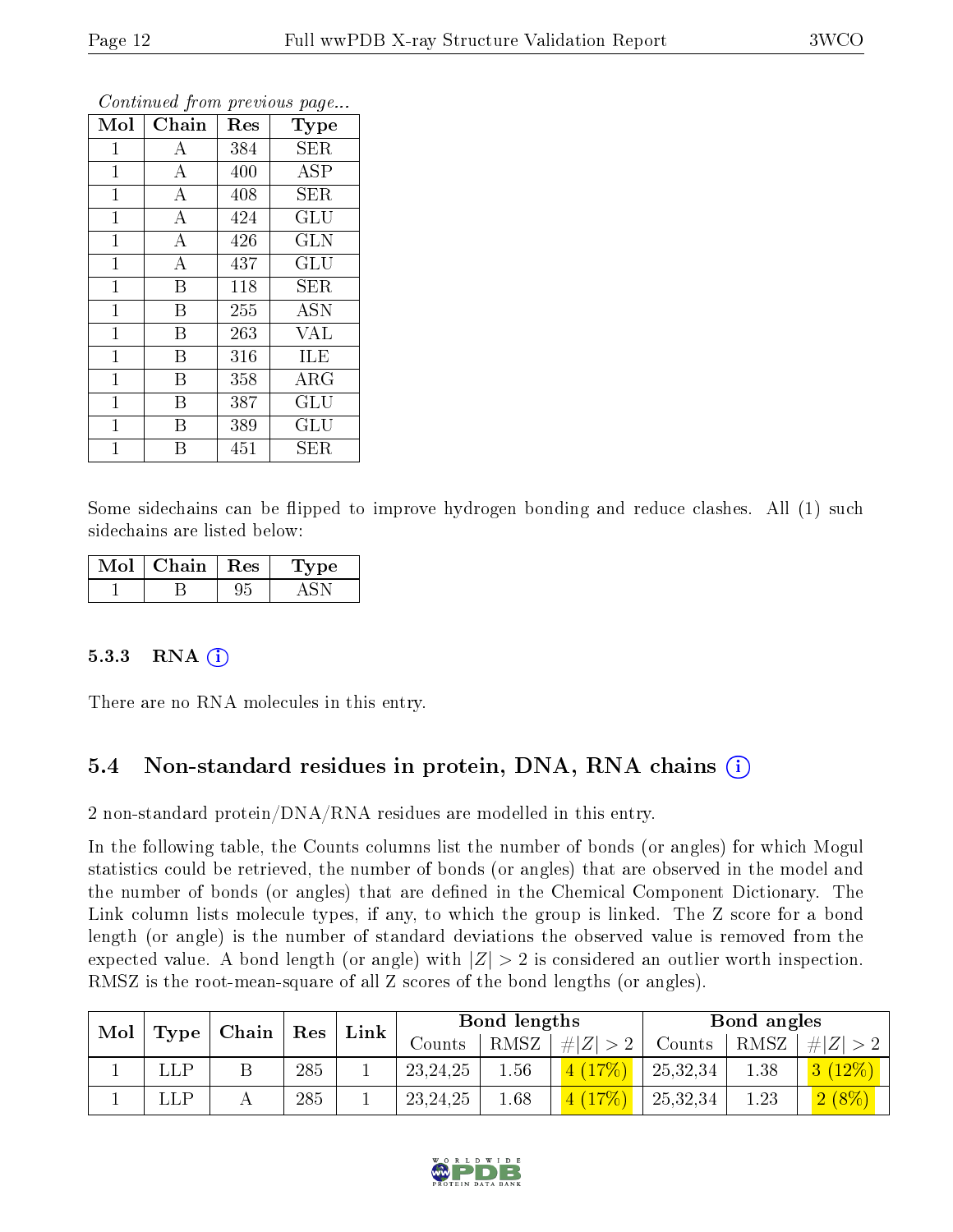In the following table, the Chirals column lists the number of chiral outliers, the number of chiral centers analysed, the number of these observed in the model and the number defined in the Chemical Component Dictionary. Similar counts are reported in the Torsion and Rings columns. '-' means no outliers of that kind were identified.

| Mol |      |     | $\mid$ Type $\mid$ Chain $\mid$ Res $\mid$ Link $\mid$ Chirals | <b>Torsions</b> | Rings                    |
|-----|------|-----|----------------------------------------------------------------|-----------------|--------------------------|
|     | LL P | 285 |                                                                | 1/16/17/19      | $-0/1/$                  |
|     | LLP. | 285 |                                                                | 4/16/17/19      | $\cdot$ + 0/1/1/ $\cdot$ |

All (8) bond length outliers are listed below:

| Mol | Chain | Res | <b>Type</b>  | Atoms                  | Z       | Observed $(A)$ | $Ideal(\AA)$ |
|-----|-------|-----|--------------|------------------------|---------|----------------|--------------|
|     | А     | 285 | ${\rm LLP}$  | $C4-C4'$               | 3.97    | 1.54           | 1.46         |
|     | А     | 285 | ${\rm LLP}$  | $C2$ <sup>-</sup> $C2$ | 3.55    | 1.56           | 1.50         |
|     | В     | 285 | $_{\rm LLP}$ | C4-C4'                 | 3.42    | 1.53           | 1.46         |
|     | В     | 285 | $_{\rm LLP}$ | $C2$ <sup>-</sup> $C2$ | 3.41    | 1.56           | 1.50         |
|     | А     | 285 | LLP          | $C4'$ -NZ              | 2.86    | 1.36           | 1.27         |
|     | Β     | 285 | LLP          | $CE-NZ$                | $-2.53$ | 1.41           | 1.46         |
|     | В     | 285 | ${\rm LLP}$  | $C4'$ -NZ              | 2.53    | 1.35           | 1.27         |
|     | А     | 285 | LLP          | $CE-NZ$                | $-2.45$ | 1.41           | 1.46         |

All (5) bond angle outliers are listed below:

| Mol | Chain | Res | Type | Atoms                                   |         | Observed $(°)$ | $\text{Ideal}({}^o)$ |
|-----|-------|-----|------|-----------------------------------------|---------|----------------|----------------------|
|     |       | 285 | LLP  | $OP4$ -C5 <sup><math>2</math></sup> -C5 | 3.56    | 116.14         | 109.35               |
|     |       | 285 | LLP  | $C5-C6-N1$                              | $-2.74$ | 119.25         | 123.82               |
|     |       | 285 | LLP  | $C5-C6-N1$                              | $-2.72$ | 119.30         | 123.82               |
|     |       | 285 | LLP  | $C4-C3-C2$                              | $-2.68$ | 118.53         | 120.19               |
|     |       | 285 | LLP. | $OP4$ -C5 <sup><math>2</math></sup> -C5 | 2.53    | 114.17         | 109.35               |

There are no chirality outliers.

All (5) torsion outliers are listed below:

| Mol | Chain | Res | Type | Atoms            |
|-----|-------|-----|------|------------------|
|     |       | 285 | LLP  | $O$ -C-CA-CB     |
|     |       | 285 | LLP  | $C5$ -OP4-P-OP1  |
|     |       | 285 | LLP  | $C5'$ -OP4-P-OP2 |
|     |       | 285 | LLP  | $O-C-CA-CB$      |
|     |       | 285 | LLP  | $C5'$ -OP4-P-OP3 |

There are no ring outliers.

2 monomers are involved in 2 short contacts:

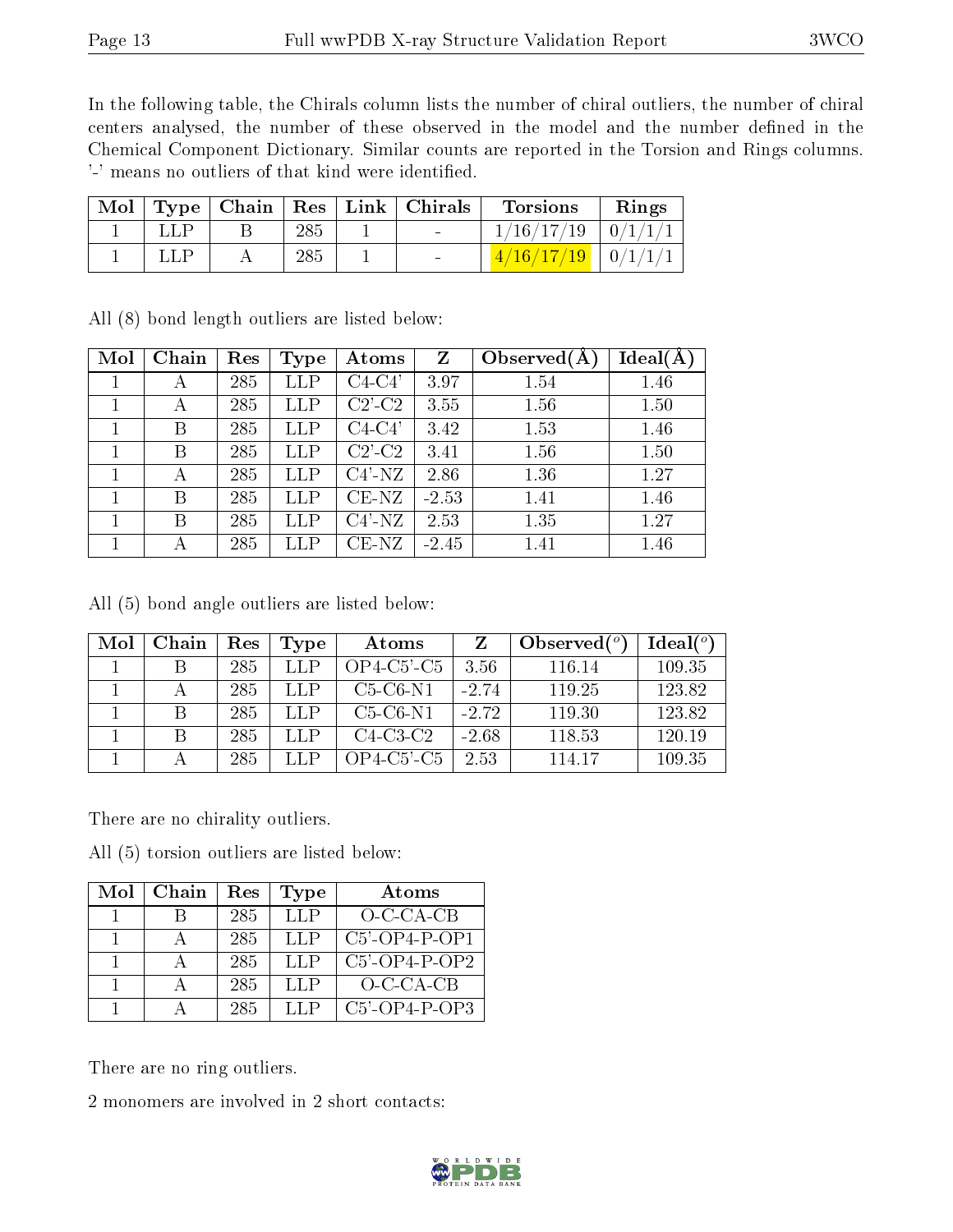|  |  | Mol   Chain   Res   Type   Clashes   Symm-Clashes |
|--|--|---------------------------------------------------|
|  |  |                                                   |
|  |  |                                                   |

#### 5.5 Carbohydrates  $(i)$

There are no monosaccharides in this entry.

### 5.6 Ligand geometry (i)

5 ligands are modelled in this entry.

In the following table, the Counts columns list the number of bonds (or angles) for which Mogul statistics could be retrieved, the number of bonds (or angles) that are observed in the model and the number of bonds (or angles) that are defined in the Chemical Component Dictionary. The Link column lists molecule types, if any, to which the group is linked. The Z score for a bond length (or angle) is the number of standard deviations the observed value is removed from the expected value. A bond length (or angle) with  $|Z| > 2$  is considered an outlier worth inspection. RMSZ is the root-mean-square of all Z scores of the bond lengths (or angles).

| Mol            |            |       | Res  | Link                     | Bond lengths |      |             | Bond angles |      |             |
|----------------|------------|-------|------|--------------------------|--------------|------|-------------|-------------|------|-------------|
|                | Type       | Chain |      |                          | Counts       | RMSZ | $\# Z  > 2$ | Counts      | RMSZ | # $ Z  > 2$ |
| $\overline{2}$ | <b>THJ</b> |       | 3002 | $\overline{\phantom{0}}$ | 2,4,4        | 0.59 |             | 2.6.6       | 0.22 |             |
| $\overline{2}$ | THJ        | А     | 3001 | $\overline{\phantom{0}}$ | 2,4,4        | 0.09 |             | 2,6,6       | 0.27 |             |
| $\overline{2}$ | <b>THJ</b> | А     | 3003 | $\overline{\phantom{0}}$ | 2,4,4        | 0.22 |             | 2,6,6       | 0.19 |             |
| $\overline{2}$ | <b>THJ</b> | Β     | 502  | $\blacksquare$           | 2,4,4        | 0.10 |             | 2.6.6       | 0.37 |             |
| $\overline{2}$ | <b>THJ</b> | Β     | 501  | $\overline{\phantom{0}}$ | 2,4,4        | 0.19 |             | 2,6,6       | 0.19 |             |

There are no bond length outliers.

There are no bond angle outliers.

There are no chirality outliers.

There are no torsion outliers.

There are no ring outliers.

2 monomers are involved in 4 short contacts:

| Chain | $\operatorname{Res}$ |  | $\mid$ Type $\mid$ Clashes $\mid$ Symm-Clashes |
|-------|----------------------|--|------------------------------------------------|
|       |                      |  |                                                |
|       |                      |  |                                                |

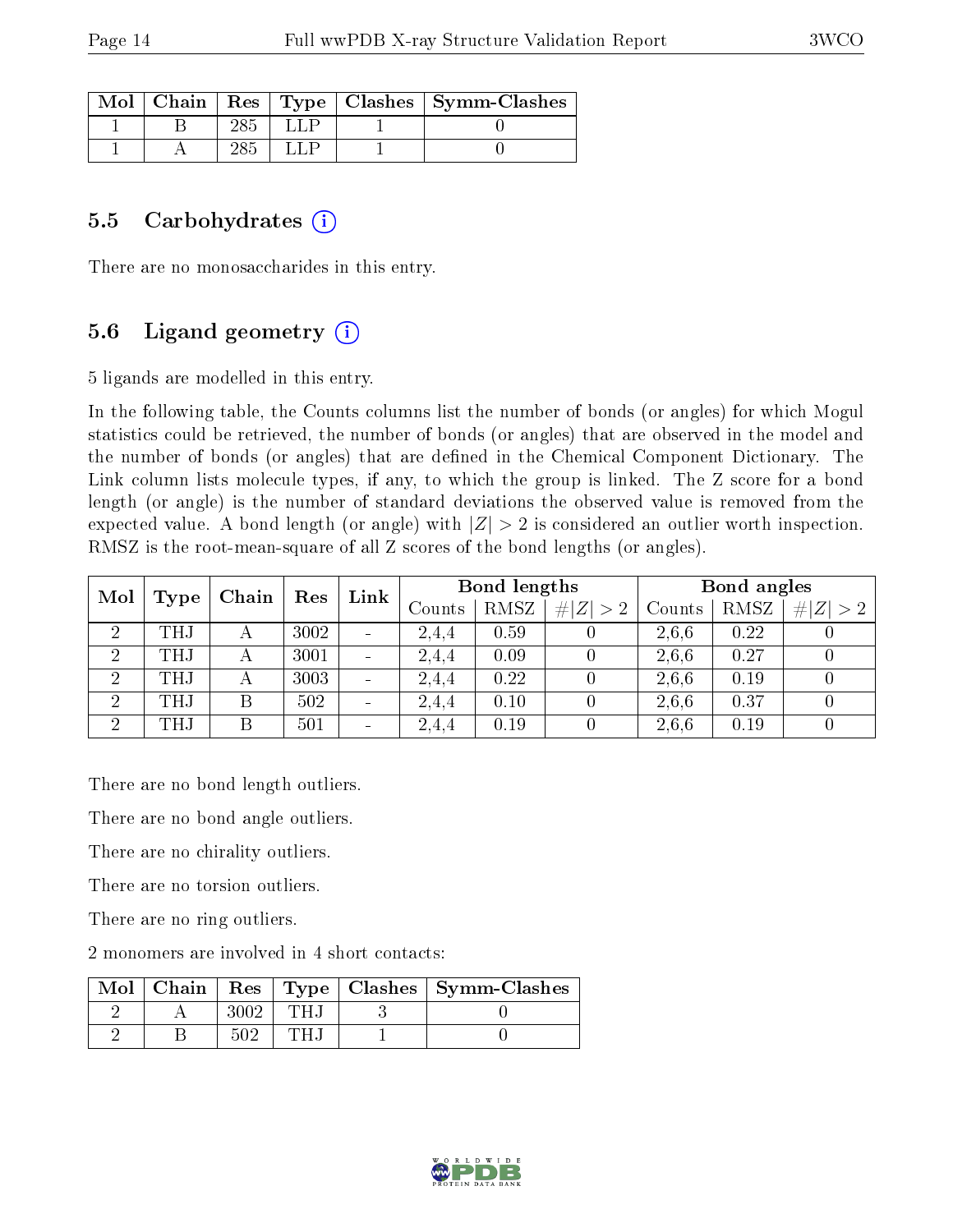## 5.7 [O](https://www.wwpdb.org/validation/2017/XrayValidationReportHelp#nonstandard_residues_and_ligands)ther polymers (i)

There are no such residues in this entry.

## 5.8 Polymer linkage issues (i)

There are no chain breaks in this entry.

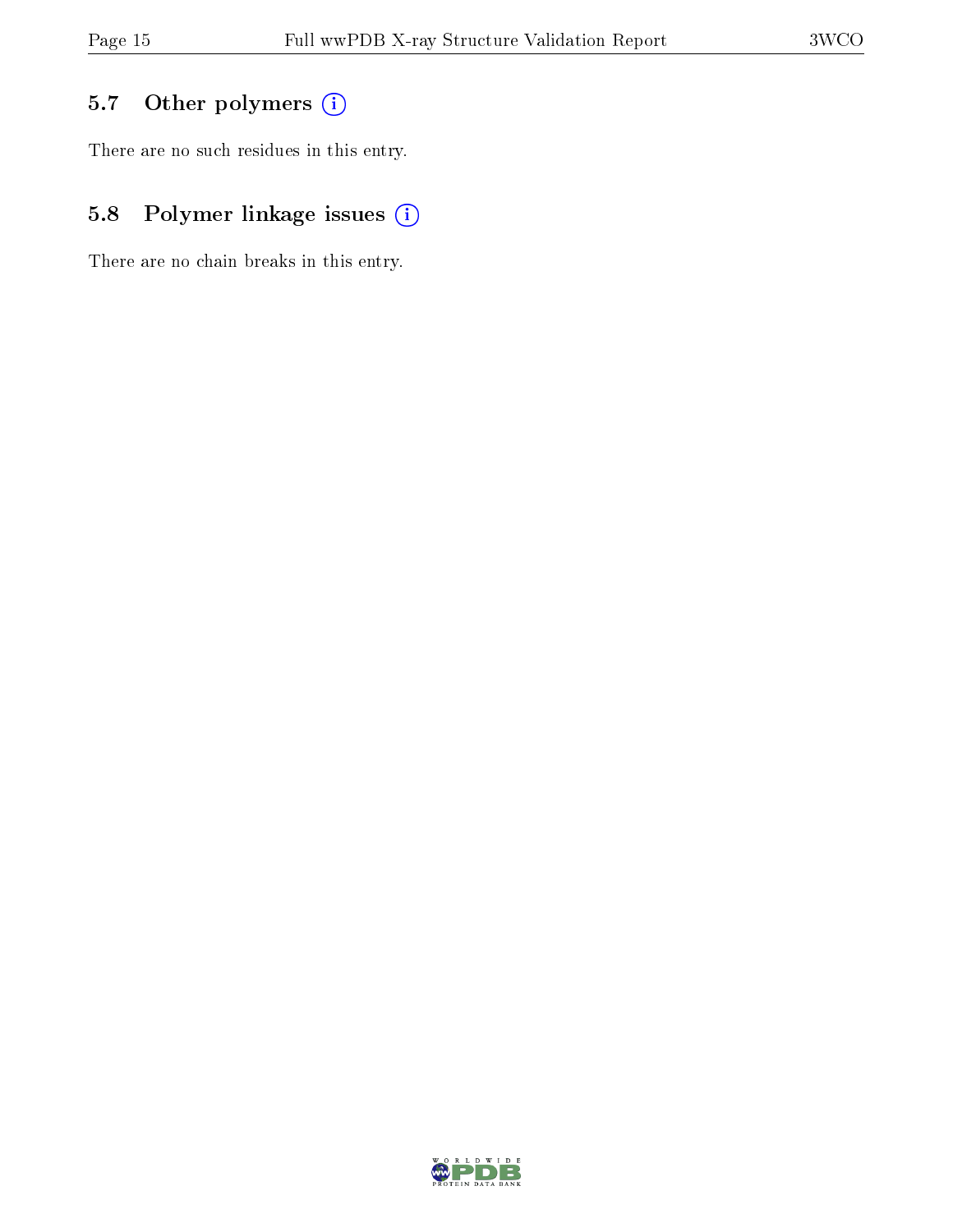## 6 Fit of model and data  $(i)$

## 6.1 Protein, DNA and RNA chains  $(i)$

In the following table, the column labelled  $#RSRZ> 2'$  contains the number (and percentage) of RSRZ outliers, followed by percent RSRZ outliers for the chain as percentile scores relative to all X-ray entries and entries of similar resolution. The OWAB column contains the minimum, median,  $95<sup>th</sup>$  percentile and maximum values of the occupancy-weighted average B-factor per residue. The column labelled ' $Q< 0.9$ ' lists the number of (and percentage) of residues with an average occupancy less than 0.9.

| Mol | Chain | Analysed        | ${ <\hspace{-1.5pt}{\mathrm{RSRZ}} \hspace{-1.5pt}>}$ | # $RSRZ>2$               |    | $OWAB(A^2)$      | $\rm Q\textcolor{black}{<}0.9$ |
|-----|-------|-----------------|-------------------------------------------------------|--------------------------|----|------------------|--------------------------------|
|     |       | $377/392(96\%)$ | 0.16                                                  | $20(5\%)$<br>$\sqrt{26}$ | 25 | 35, 62, 101, 136 |                                |
|     |       | $375/392(95\%)$ | 0.05                                                  | 11 $(2\%)$<br>51         | 50 | 34, 61, 91, 121  |                                |
| All | All   | 752/784(95%)    | 0.11                                                  | $31(4\%)$ 37             | 36 | 34, 62, 96, 136  |                                |

All (31) RSRZ outliers are listed below:

| Mol            | Chain                   | Res | Type                      | $\rm RSRZ$       |
|----------------|-------------------------|-----|---------------------------|------------------|
| $\mathbf{1}$   | B                       | 63  | <b>SER</b>                | 7.4              |
| $\overline{1}$ | $\boldsymbol{A}$        | 452 | ILE                       | 4.2              |
| $\overline{1}$ | $\overline{\mathrm{B}}$ | 320 | <b>THR</b>                | 3.3              |
| $\overline{1}$ | $\boldsymbol{A}$        | 425 | <b>ASP</b>                | 3.3              |
| $\overline{1}$ | $\overline{\rm A}$      | 189 | <b>VAL</b>                | $\overline{3.3}$ |
| $\overline{1}$ | $\boldsymbol{B}$        | 319 | <b>LEU</b>                | $3.2\,$          |
| $\overline{1}$ | $\overline{\rm A}$      | 398 | $\rm{ARG}$                | $\overline{3.2}$ |
| $\overline{1}$ | $\overline{\rm A}$      | 424 | $\overline{{\rm GLU}}$    | $2.\overline{8}$ |
| $\overline{1}$ | $\overline{\rm A}$      | 401 | $\rm{ARG}$                | $2.\overline{8}$ |
| $\overline{1}$ | $\overline{\mathrm{B}}$ | 314 | <b>LEU</b>                | 2.8              |
| $\overline{1}$ | $\overline{\rm A}$      | 140 | $\overline{\mathrm{ASN}}$ | 2.8              |
| $\overline{1}$ | $\overline{A}$          | 319 | <b>LEU</b>                | $2.6\,$          |
| $\overline{1}$ | $\overline{\mathrm{B}}$ | 139 | <b>VAL</b>                | $2.6\,$          |
| $\overline{1}$ | $\overline{\mathrm{B}}$ | 140 | $\overline{\rm ASN}$      | $2.5\,$          |
| $\overline{1}$ | $\overline{\rm A}$      | 316 | ILE                       | 2.5              |
| $\mathbf{1}$   | $\, {\bf B}$            | 316 | ILE                       | $2.5\,$          |
| $\overline{1}$ | $\overline{\rm A}$      | 320 | THR                       | $\overline{2.5}$ |
| $\overline{1}$ | $\, {\bf B}$            | 424 | $\overline{{\rm GLU}}$    | $2.5\,$          |
| $\overline{1}$ | $\overline{\rm A}$      | 202 | $\overline{\text{GLY}}$   | 2.4              |
| $\overline{1}$ | $\overline{\rm A}$      | 368 | $\overline{\text{GLY}}$   | 2.3              |
| $\overline{1}$ | $\boldsymbol{A}$        | 402 | <b>LEU</b>                | 2.3              |
| $\overline{1}$ | А                       | 370 | LYS.                      | $2.\overline{2}$ |
| $\mathbf{1}$   | B                       | 452 | ILE                       | 2.2              |
| $\mathbf{1}$   | А                       | 191 | <b>TYR</b>                | 2.2              |

Continued on next page...